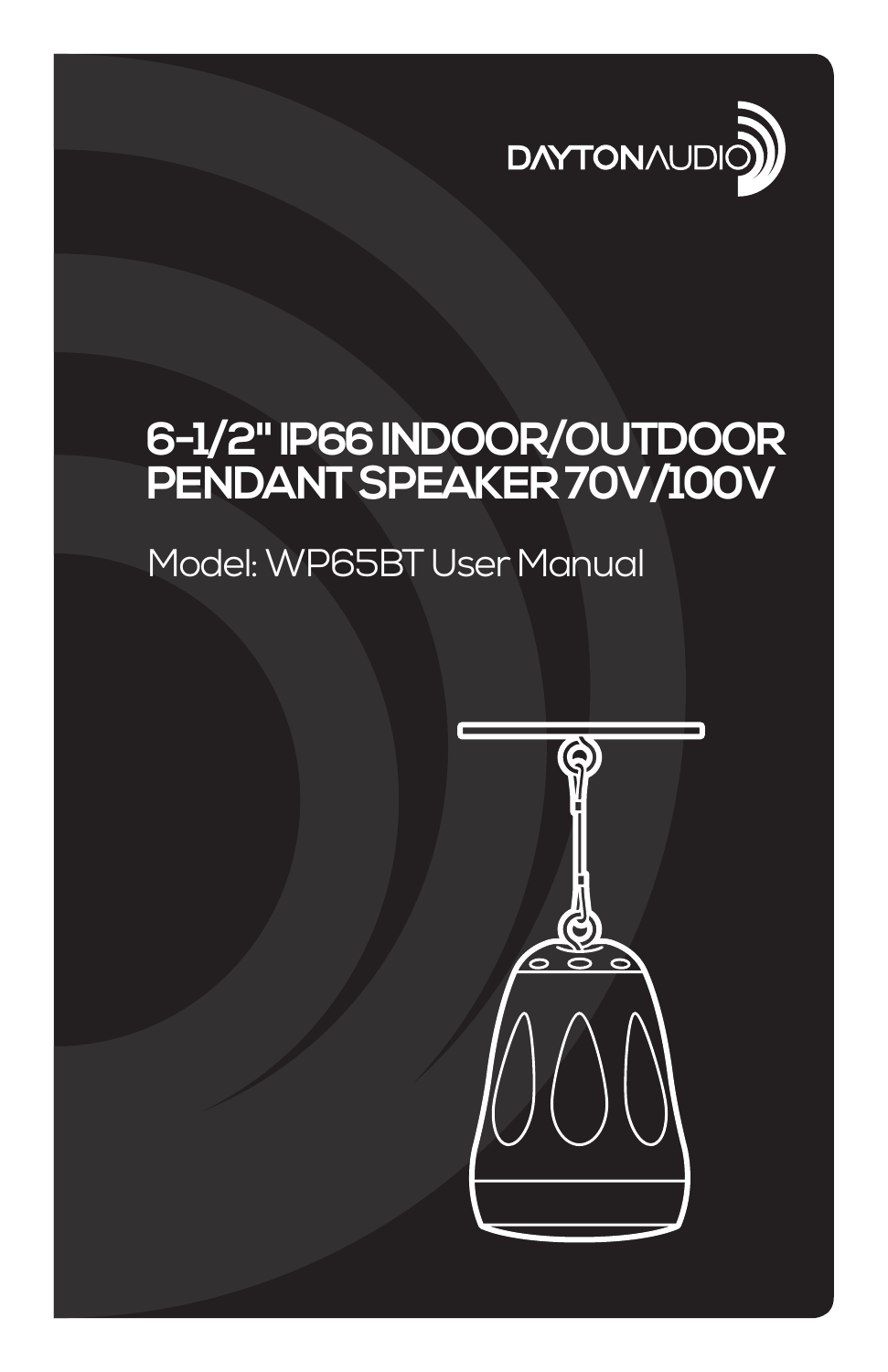*Congratulations on the purchase of your Dayton Audio® WP65BT speaker. This rugged, all-purpose speaker is designed to deliver reliable, high-quality audio in commercial and residential applications, while withstanding outdoor environments. The WP65BT features an IP66 weather-resistant ABS construction, 2-way coaxial speaker design.*

- 6.5" woofer with coaxial 1" tweeter
- Versatile mounting brackets for pendant mount, wall mount, or landscape applications.
- Integral 70V transformer with selectable taps and 8 ohm bypass
- Suitable for indoor or outdoor installation

## **Please read these instructions completely before you begin your installation.**

## **1) Speaker Connection**

Remove about 8" of the cable jacket to expose the inner conductors. Strip 1/4" of insulation from each conductor and connect to the speaker terminals. When connecting the wires to the speakers, be sure to observe proper polarity for the best sound. Most CL2 rated speaker cable has red and black conductors within the jacket. Connect the red wire to the red speaker terminal and the black wire to the black speaker terminal. The red (+) terminal on the back of the speaker should correspond to the red (+) terminal on the amplifier, and same for the black terminal.



**NOTE:** If this speaker will be used with a 70V/100V distributed audio system, do not set the 70V/100V tap to the 8 ohm setting. Doing so may damage your speaker when playing. To use this speaker with a conventional (non-70V/100V) audio system, change tap to the 8 ohm setting. If you are unsure what type of audio system vou have, consult a professional installer before continuing.

#### **Step 1: Remove the speaker end cap**

Using a screwdriver or other flat-blade tool, turn the tap selector knob to the desired setting. Selecting the 8 ohm setting will remove the transformer from the signal path and allow a conventional amplifier to drive the speaker. If using a 70V/100V system choose the appropriate output setting for the application.

#### **Step 2: Reinstall speaker end cap**

Once you have selected the correct setting and mounting bracket you can feed the speaker wire through the end cap and reinstall.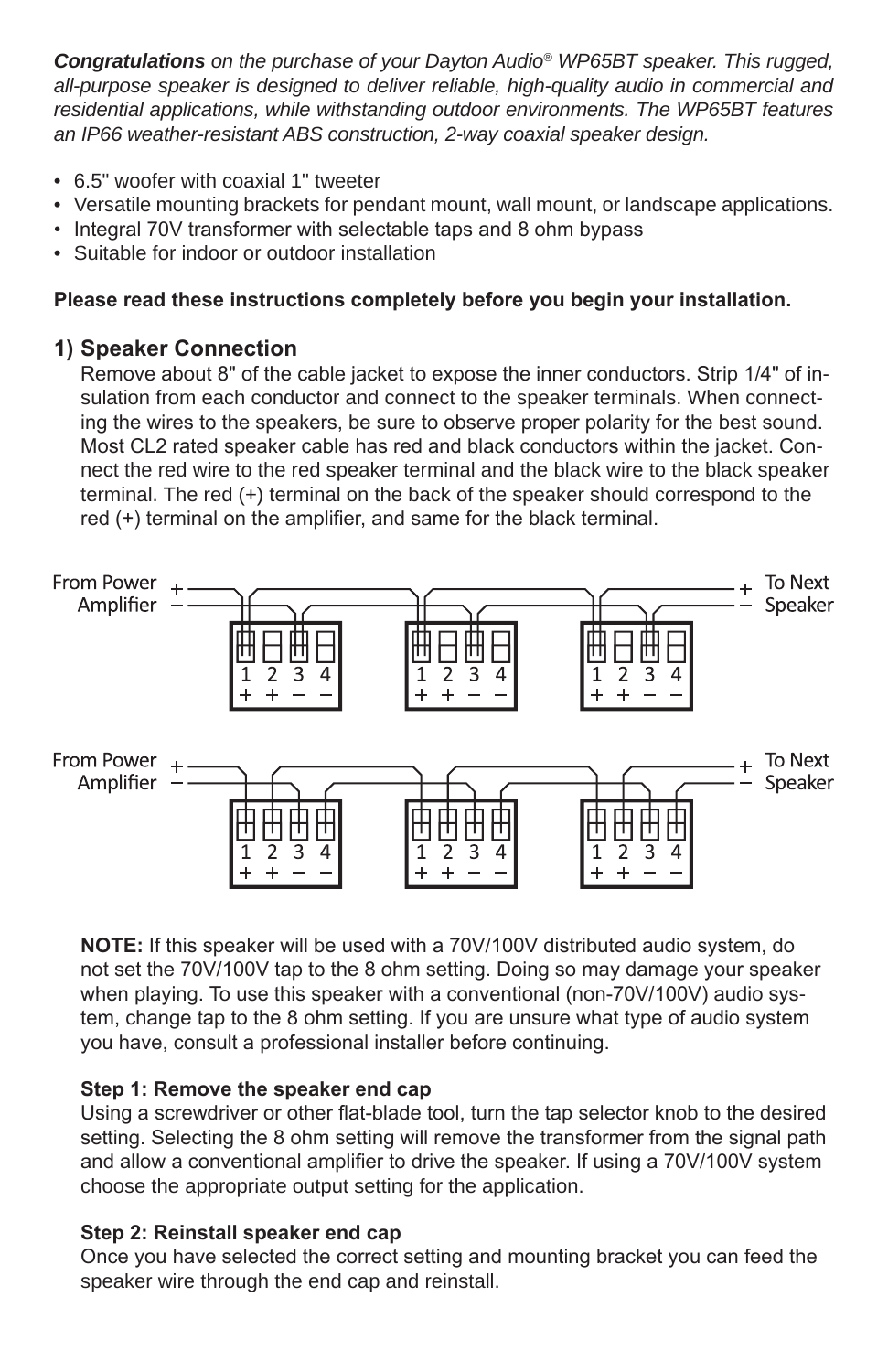## 2) Choose Speaker Location

Simply place them 5-8 feet apart wherever you desire music for the best possible performance. If you will be installing your speakers outdoors, select locations facing your listening area that are protected from rain, snow, and out of direct sunlight for extended product life.

**CAUTION:** Be certain that there are no electrical wires, water pipes, or heating ducts in the planned installation area before you begin drilling. If there is an electrical outlet nearby, turn off the circuit breaker to avoid possible injury.

**NOTE:** Your Dayton Audio WP65BT speaker is compact, but substantial in weight. Speaker should be mounted to a solid structure, not drywall. If drywall mounting is required, use high-strength anchors designed for heavy loads such as light fixtures. To avoid personal injury, please make sure the location you choose for mounting your speakers can safely support their weight.



(A) Wall Mount (B) Pendant Mount





**(C)** Landscape